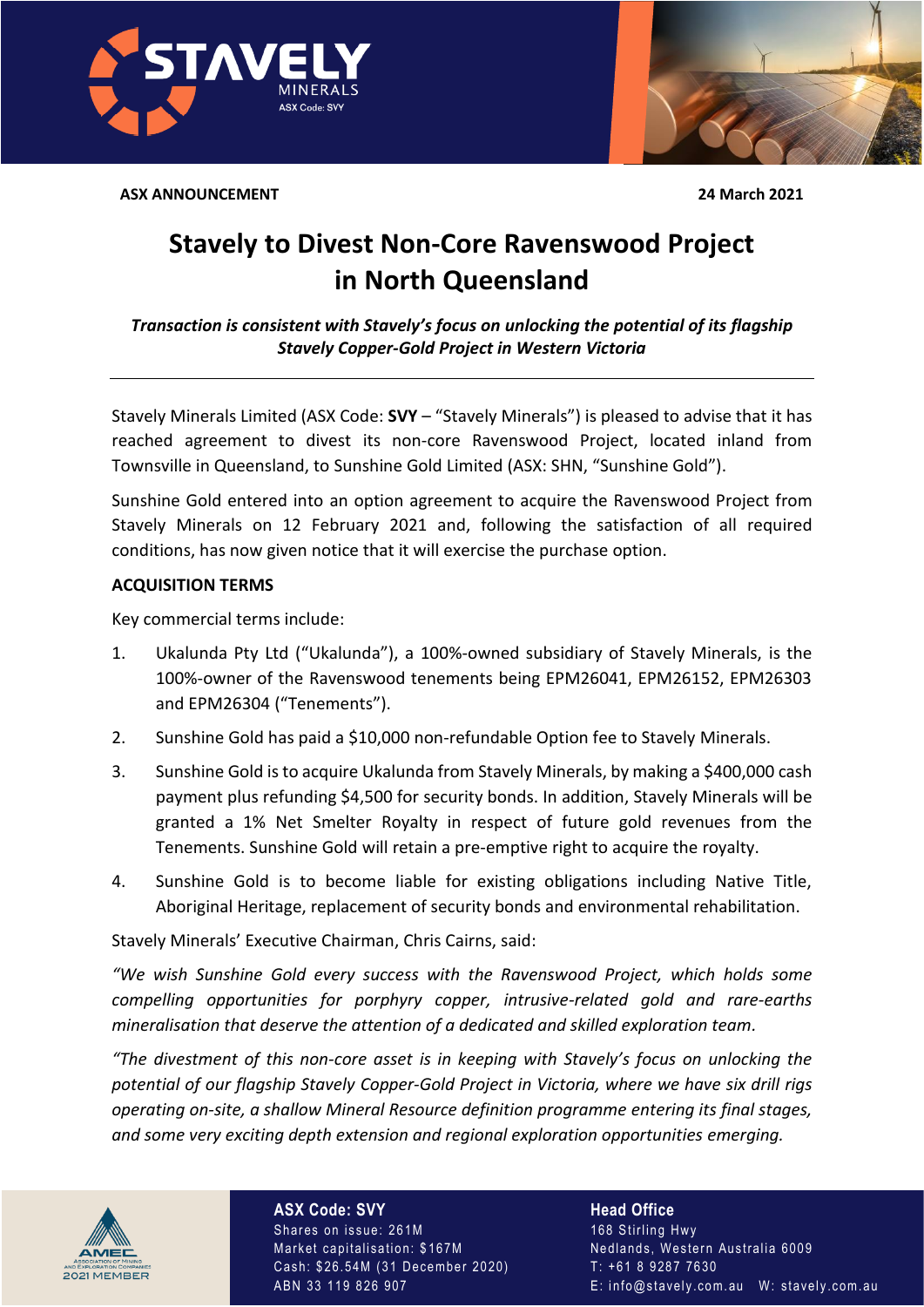

*"In terms of 'bang for buck', we have no doubt that the Stavely Project represents the greatest value creation opportunity for our shareholders," he said.* 

*"We're pleased to be able to realise value for shareholders through the sale of the Ravenswood Project, while still retaining exposure to the Project via a Net Smelter Royalty on future gold revenue."*

Yours sincerely,

 $1\mathcal{C}$ .

**Chris Cairns Executive Chairman and Managing Director**

*The information in this report that relates to Exploration Targets, Exploration Results, Mineral Resources or Ore Reserves is based on information compiled by Mr Chris Cairns, a Competent Person who is a Member of the Australian Institute of Geoscientists. Mr Cairns is a full-time employee of the Company. Mr Cairns is Executive Chairman and Managing Director of Stavely Minerals Limited, is a shareholder of the Company and is an option holder of the Company. Mr Cairns has sufficient experience that is relevant to the style of mineralisation and type of deposit under consideration and to the activity being undertaken to qualify as a Competent Person as defined in the 2012 Edition of the 'Australasian Code for Reporting of Exploration Results, Mineral Resources and Ore Reserves'. Mr Cairns consents to the inclusion in the report of the matters based on his information in the form and context in which it appears.*

Authorised for lodgement by Chris Cairns, Executive Chairman and Managing Director.

## **For Further Information, please contact:**

| <b>Stavely Minerals Limited</b> | <b>Media Inquiries:</b>        |
|---------------------------------|--------------------------------|
| Phone: 08 9287 7630             | Nicholas Read - Read Corporate |
| Email: info@stavely.com.au      | Phone: 08 9388 1474            |